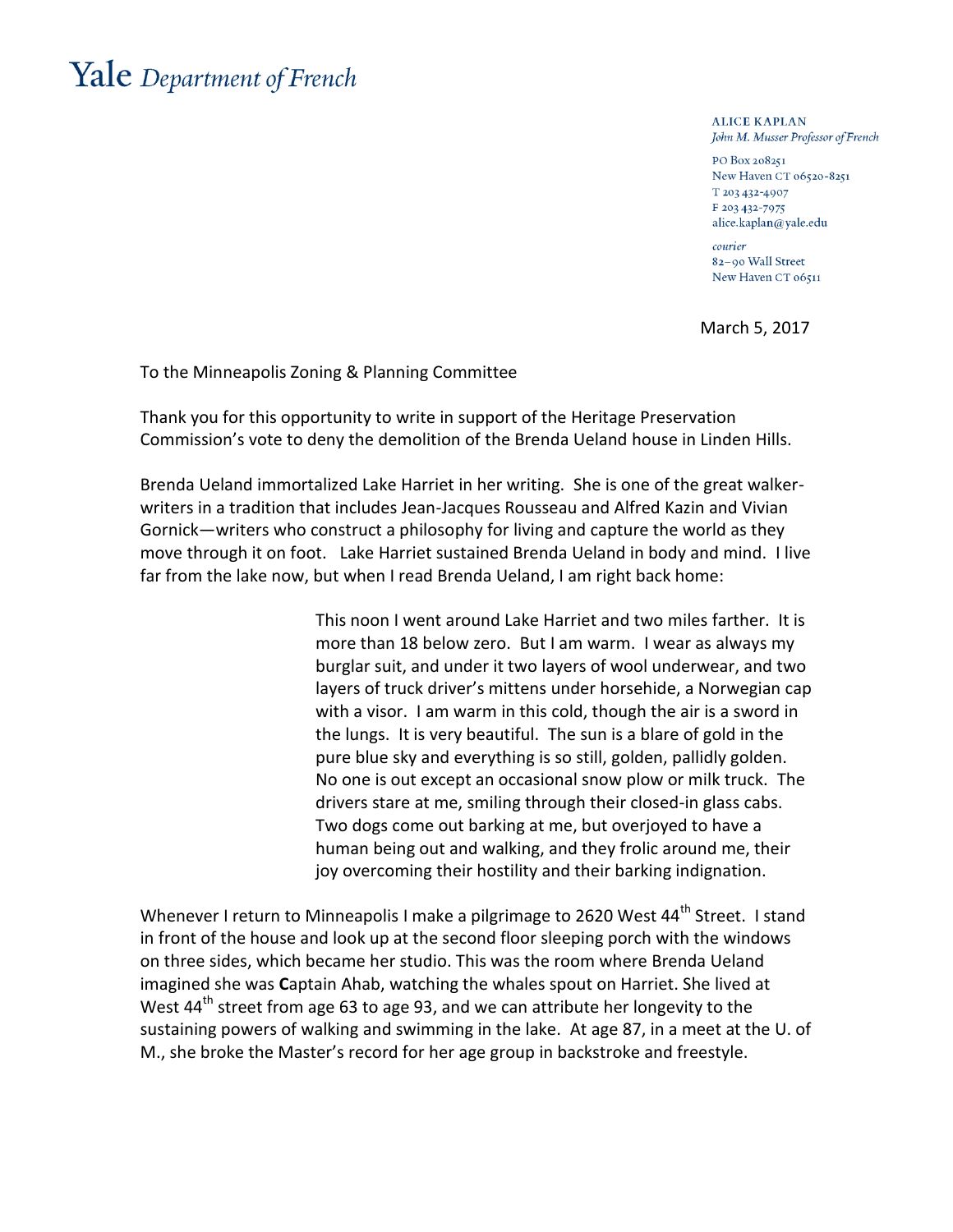I understand there is an argument afoot that her Linden Hills home is not the place where she wrote her major books. I've heard similar arguments used in other preservation debates: maybe the writer wrote their major books at that address, but wasn't born there. Or maybe they were born there, but wrote somewhere else. The question seems to me to lie elsewhere. Between 1954 and 1985, Brenda Ueland transformed the West 44<sup>th</sup> street into a spontaneous literary "salon", where she welcomed many young writers, the famous and the unknown—because she was against the idea that you need special permission or status to be writer. Writers and publishers Patricia Hampl, Karen Winegar, Bruce Carlson, Eric Utne recognize her as a mentor. She was a mentor to me, though I never met her—a mentor by the example she set of a searcher, an independent woman, a risk taker who could fall and get up again. Her most important essay, "On Making Choices" was written in the house: it's an essay I never tire of reading, in which she maps out a personal ethics. During the last three decades of her life, she intuited many of the challenges of our own century—the idea of sustainability, of ecological balance. Long before it was fashionable, she considered the rights of animals.

Cities need their sacred places. Paris (a city I consider unrivaled in beauty, except perhaps by Minneapolis), understands this well: buildings associated with writers carry plaques and many writers' houses have been transformed into museums and study centers. These memory sites are a way to honor the city, to acknowledge the layers of its history. Brenda Ueland's house is perfectly placed, a few steps off the path around the lake, to be seen by thousands of walkers. Often, all it takes to inspire a new writer is the example of another writer, transmitted through the spirit of the special place that nourished them. For young girls growing up in Minneapolis especially, Brenda Ueland's house can become a compass point on their own journey, an invitation to create.

Yours sincerely,

Goxum

Alice Kaplan